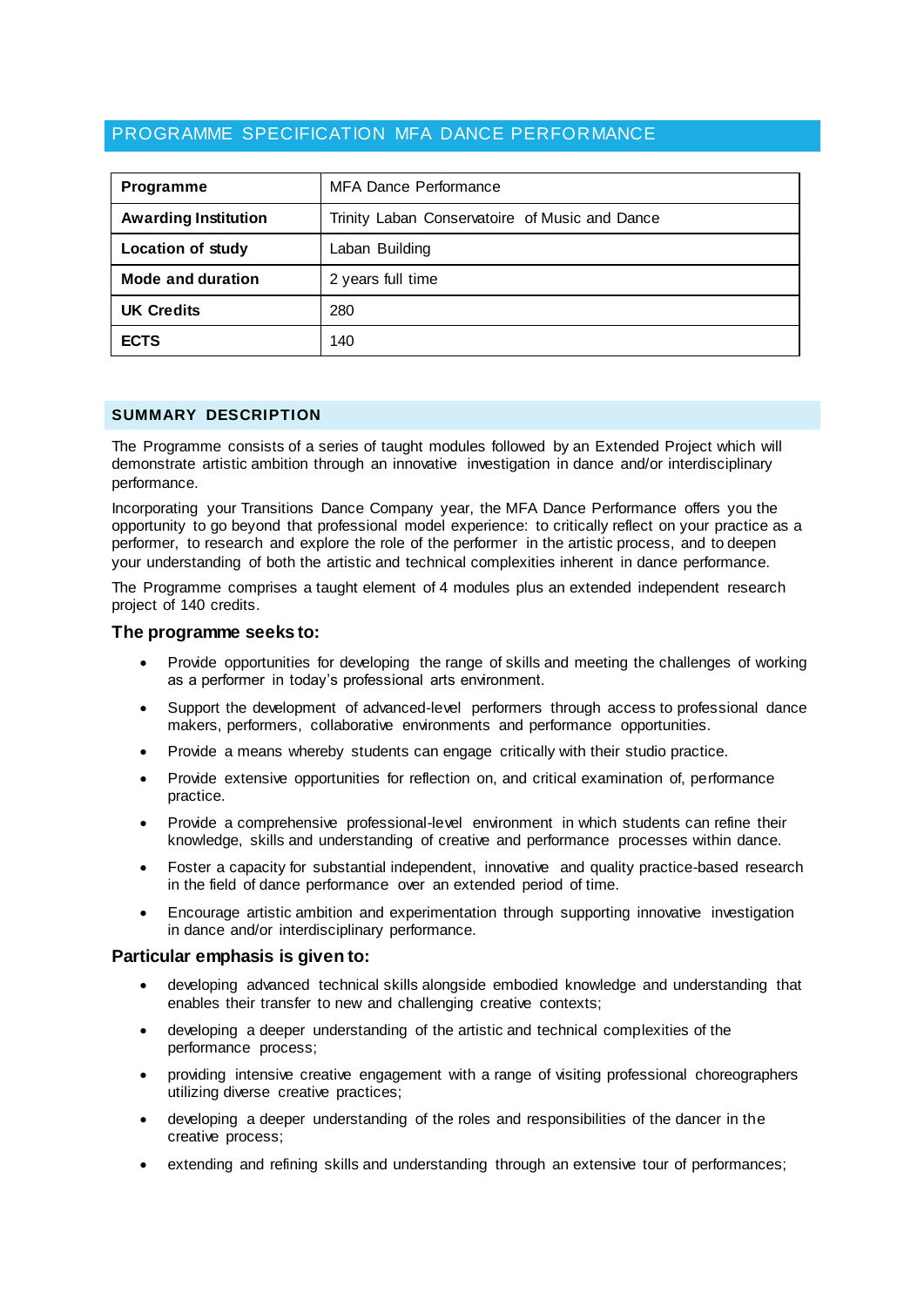- developing an ambitious and experimental approach to collaborative and/or interdisciplinary creative performance processes;
- enabling and supporting a period of sustained and innovative enquiry and critical engagement in the realisation of a substantial work or body of work for performance.

### **LEARNING OUTCOMES**

On successful completion of this programme, a student will be expected to be able to demonstrate:

### **Knowledge and understanding**

- Apply technical knowledge and understanding to new and unfamiliar contexts
- Demonstrate a knowledge of creative processes, and of newly devised works in the act of performance
- Demonstrate a knowledge of the interconnection between theory and practice as it relates to dance performance
- Reflect on, and give an intelligent and critical account of, devising and performance processes
- Reflect on, and give an intelligent and critical account of, one's own development and role as a performer
- Evidence knowledge and understanding of how to synthesise, interpret and interrogate complex ideas from a variety of performance perspectives

#### **Skills**

- Undertake independent research in the field of dance performance, and disseminate this to a wider professional public
- Propose, formulate, develop, sustain and bring to completion substantial individual research over an extended period
- Demonstrate an advanced level of technical skill in a wide variety of performance contexts
- Demonstrate a high level of artistry in the creative and performance processes in a variety of environments and in different modes of working
- Contribute intelligently and constructively to the creative process and adapt to changing demands

## **Values and attitudes**

- Work independently, take initiative, and exercise personal responsibility for one's own performance practice
- Demonstrate a professional approach within the company context
- Exercise a professional and responsible attitude to one's own performance practice, including an understanding of the relationship between personal endeavour and collaborative enterprise
- Make individual choices and decisions in relation to performance practice
- Respond critically to issues in artistic and creative environments, especially those concerning the performer and performance practice
- Develop as a resourceful, independent, self–critical and investigative dance artist

## **GRADUATE ATTRIBUTES**

Trinity Laban Graduate programmes prepare artists and practitioners to contribute to the leadership and future development of the global creative ecology in a sustainable and responsible way. Those who have participated in a graduate programme should be able to: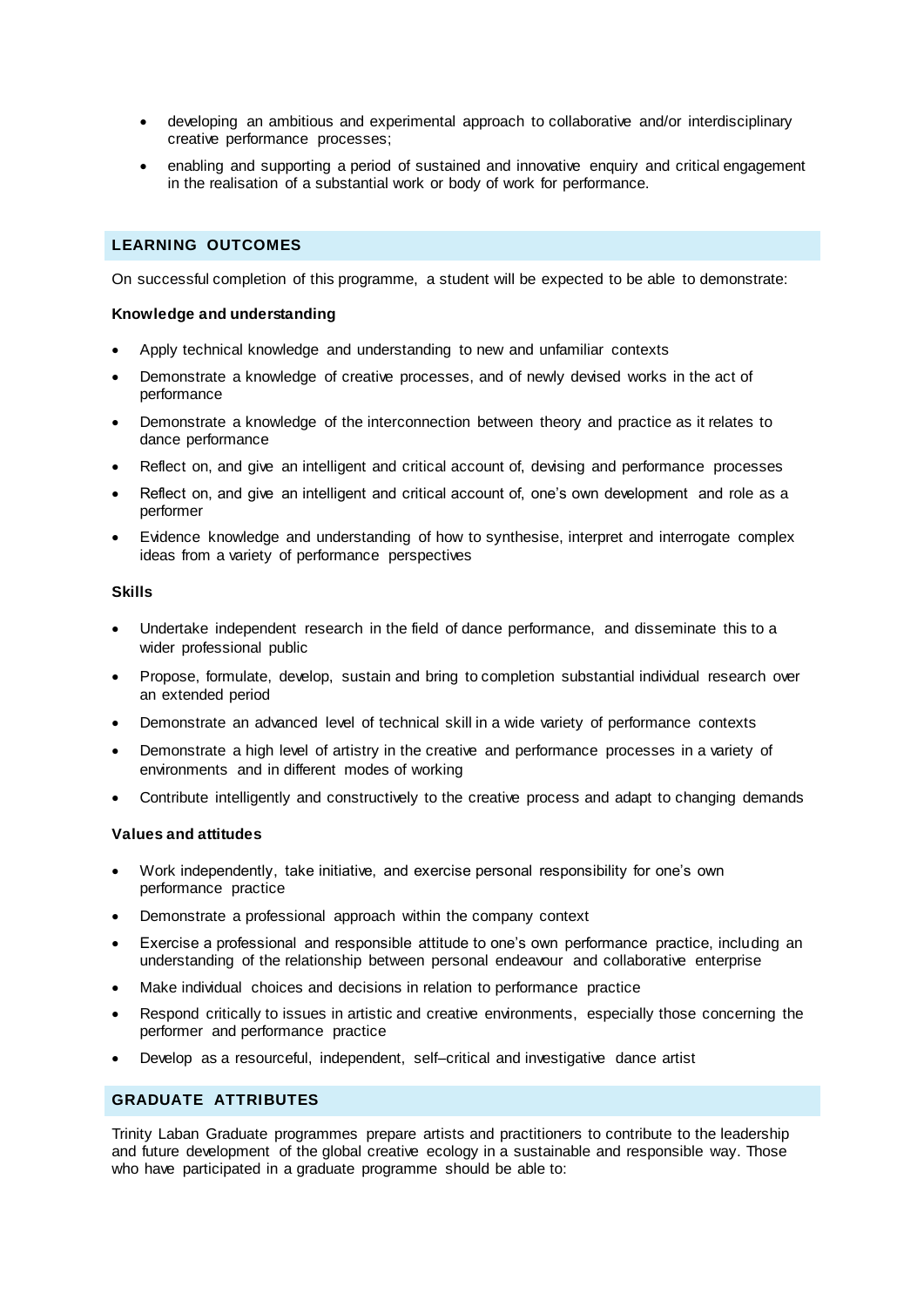1. Investigate and interrogate their practices in relation to existing bodies of knowledge and associated theoretical, critical and creative contexts to understand how their practice is situated

2. Design systematic and creative research processes and practices, transferring these into a variety of practical and performance contexts

3. Adopt play and openness within research processes to compliment frameworks that enable purposeful engagement in practice

4. Demonstrate emergent original thinking, and understand how this relates to practice and the conceptualisation of work in their discipline

5. Develop significantly refined practice skills in order to produce socially and ethically aware processes and products, enabling the individual to participate as creative and artistic leaders and as global citizens

### **CURRICULUM**

#### **Structure**

The programme commences at the beginning of September each academic year. The first year of study comprises the taught programme, and participation in Transitions Dance Company. The second year of study comprises of the Extended Project. Study is only available full time.

#### **Taught Modules**

| <b>Module Title</b>                         | <b>Module</b><br>Code | <b>Module</b><br><b>Credits</b> | Core/<br><b>Elective</b> | Compensation<br>Yes/No | Level |
|---------------------------------------------|-----------------------|---------------------------------|--------------------------|------------------------|-------|
| Advanced Technical<br>Practice              | D70017                | 30                              | Core                     | Yes                    | 7     |
| Performer in the Creative<br><b>Process</b> | D70018                | 40                              | Core                     | <b>No</b>              | 7     |
| Dance Performance                           | D70019                | 40                              | Core                     | <b>No</b>              | 7     |
| Res Lab                                     | D70002                | 30                              | Core                     | <b>No</b>              | 7     |

## **Project/Dissertation Module**

| Project<br>Extended | 70013<br>◡ | 40 | Core | No<br>$\sim$ |  |
|---------------------|------------|----|------|--------------|--|
|---------------------|------------|----|------|--------------|--|

### **Key Progression Points**

Students are normally required to pass all taught modules before proceeding with the dissertation/project.

An assessment board will meet at each progression point and is responsible for making progress decisions.

## **LEARNING AND TEACHING**

Average contact hours: approximately 35 hours per week (Year 1)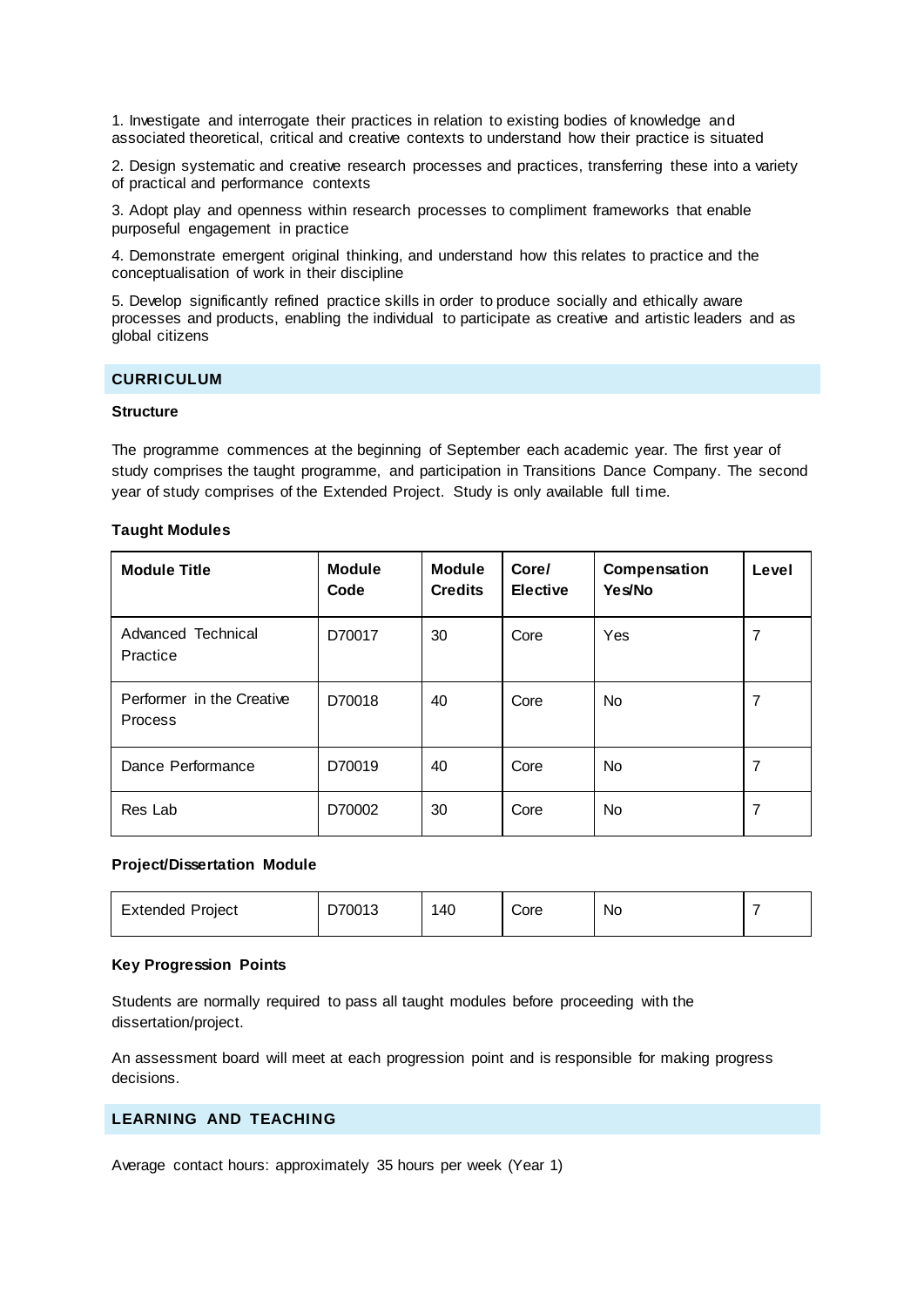**Total self-directed study hours:** Other types of learning and number of learning hours required of students e.g. for self-directed study/group study etc: 1050 (Year 1)

### **Total learning and teaching hours:2000 (Year 1)**

Overall number of learning hours for year 2: 1400

See D70013 module specification for breakdown of hours for year 2

#### **Learning and teaching methods**

A primary focus of the programme is to provide - through membership of Transitions Dance Company - a learning environment which closely resembles and prepares students for a professional company context. This is reflected in the emphasis on studio practice; on the structure of the working day, which routinely begins with a company class; on extensive touring and performing opportunities; and on the leadership and guidance of the Artistic Director of the company.

- Technical skills are developed through daily technique classes. Through an investigative focus on three contrasting but complementary dance techniques, students are encouraged towards a commonality of experience and understanding. Following the initial guided exploration that contributes towards assessment, additional stylistic approaches allow students to further develop their technical abilities to support choreographed work in performance.
- Three professional choreographers are selected to lead the students in intensive creative processes, which involve them in devising new works and introduce them to a range of choreographic styles and working methods.
- To prepare for the professional performance milieu, students normally undertake 15-17 performances over a three month period of national and international touring where they perform the repertory as well as improvised performances using the repertory as a starting point in a wide range of performance contexts - from small spaces with minimal production capacity, to wellequipped professional theatres. Students are led in this process by the Artistic Director with support from professional production staff.
- Reflection on both performance processes and individual development is encouraged in the studio and via seminars which relate closely to the phases of the practice being undertaken and the issues that arise from them.
- Contextualizing studies in the form of a series of lectures from practicing artists, and supporting group seminars, place the performance practice developed in the Transitions Dance Company experience into a wider arts context.

The second year comprises of Extended Project in which students demonstrate their artistic ambition through an innovative investigation in dance and/or interdisciplinary performance with the support of a supervisor and a Faculty mentor.

## **ASSESSMENT**

### **Overview**

Assessment is through a variety of modes which evaluate skill related to performance practice and research, and which prepare you for engagement with the various modes in which the processes of performance practice and creative dance making are realized and in which related issues are critically examined and disseminated. Assessment modes include: assessment of performance practice (e.g. technical skill, dance performance) a journal demonstrating the student's ability to critically reflect on and contextualize their progress; lecture-demonstration, and a practice based research project, which test the student's ability to critically reflect on, synthesize and apply knowledge and understanding across both theory and practice.

#### **What do I have to do to pass?**